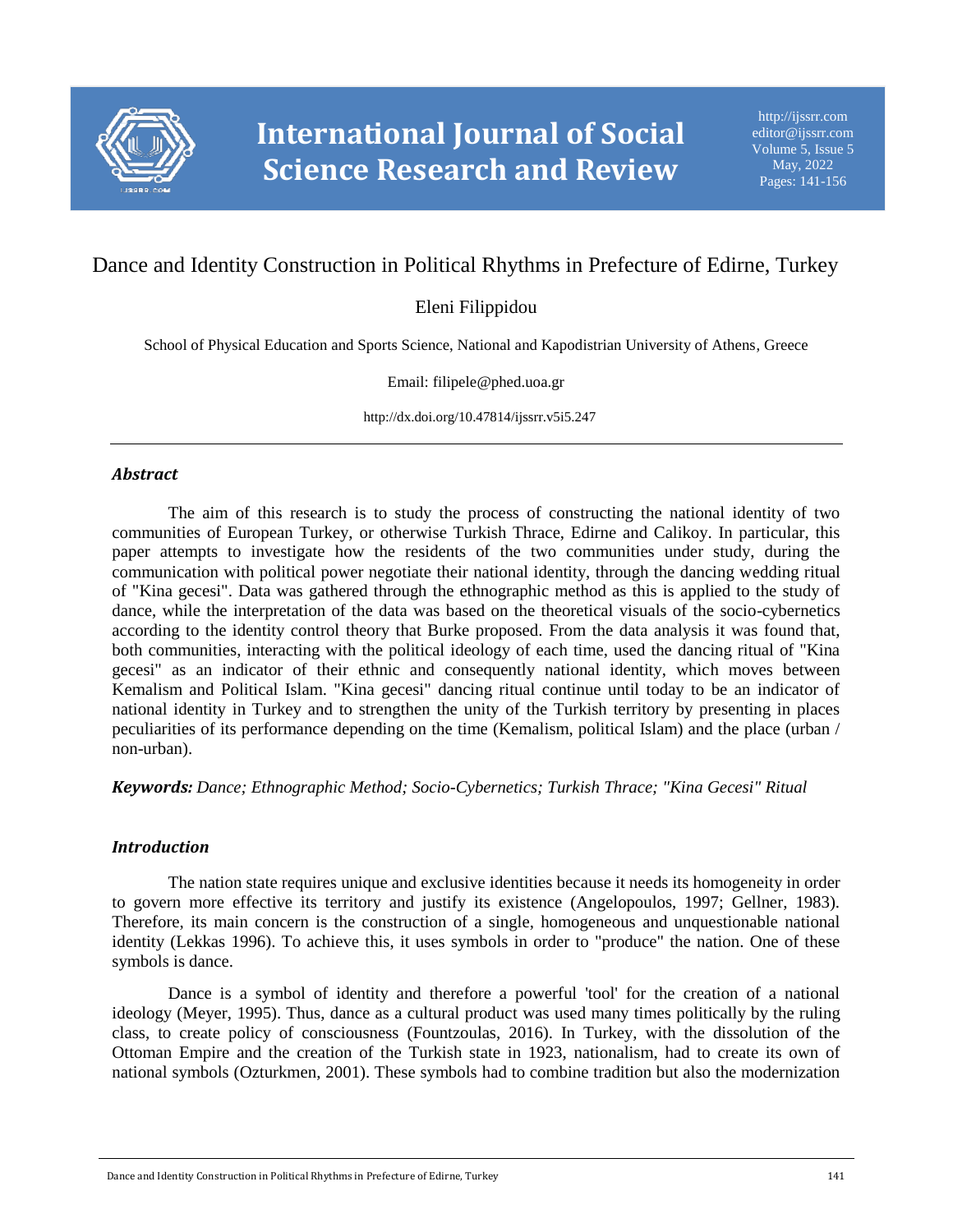

of Turkish society, a fact promoted by Turkish politics in that time period, in order to construct a very specific Turkish image (Conrad, 1998).

One of the national symbols of Turkey is the dancing ritual of "Kina gecesi". The "Kina gecesi", which means "night of henna", is a farewell wedding ceremony, in which the bride bids farewell to her parents' house and her childhood. According to Conservative Turks, the henna ritual is considered the most important ritual in Turkish society and in the entire Muslim world, because, this ritual expresses a very strict traditional and religious conception, which defines its body of a woman as an object belonging to her husband, as it is considered that the woman is possible to pass on to the female nature only through marriage (Ustuner, Ger, & Holt, 2000).

Therefore, the dancing ritual of "Kina gecesi" is occupied by religious perceptions of the Muslim world, as well as of other elements, such as its participation of the Hodja in it, that do not follow the principle of secularization, on which supported the construction of the Turkish state, through its official ideology, the Kemalism. Within the nation state, the single national identity is constructed and is maintained in a systematic way "from above", that is, by the central authority (Demertzis, 1996). The central authority in Turkey was trying to westernize the Turkish society and as a result was asking the Turks for a "self-alienation" from their traditions, in other words, it was calling for the restriction of their religious customs.

However, the whole process of constructing a single national identity is also influenced "from below", since its reception, assimilation or marginalization by those to whom it is addressed should be included (Hobsbawm, 1994). Thus, despite this alienation sought by Kemalism, the "Kina gecesi" ritual dance was maintained by the inhabitants of both communities under study.

Based on the above, the aim of this research is to study process of constructing the national identity of two communities of European Turkey, or otherwise Turkish Thrace, Edirne and Calikoy. In particular, this paper attempts to investigate how the residents of the two communities under study, during the communication with political power negotiate their national identity, through the dancing ritual of "Kina gecesi".

### *Methodology*

The methodological process consisted of three steps, namely data collection, analysis and interpretation. Data was gathered through the ethnographic method as this is applied to the study of dance (Buckland, 1999; Giurchescu & Torp, 1991; Koutsouba, 1997; Sklar, 1991) and based on primary and secondary sources. Primary sources refer to data gathered through fieldwork that was carried out at the region of European Thrace and particularly at the communities of Edirne and Calikoy, from July 2011 up to December 2017. The selection of the two communities under study was made on the basis of their nature. More specifically, Edirne is the center of the homonymous area and has an urban character with all that entails, something that does not apply to Calikoy's rural society. Primary sources refer to the data coming from in-situ research, through interviews (open-type questions for semi-structured interview and unstructured interview) and through participant observation combined with simultaneous audio and video recording of the inhabitants of the community.

Oral history was also used as a method, through which everyday memory is projected as a quest of social history (Thomson, 2002). Secondary sources refer to the review and use of the existing literature based on the principles of archival ethnography (Gefou-Madianou, 1999; Stocking 1992) and historical research in dance (Adshead & Layson, 1983).

For the collection, presentation and analysis of the data, Geertz's model of "thick description" (2003) was adopted. The recording of the dance that accompanies the dancing ritual of "Kina gecesi", the dance notation system of Laban was used (Labanotation) (Hutchinson 1977, Koutsouba 2005) as well as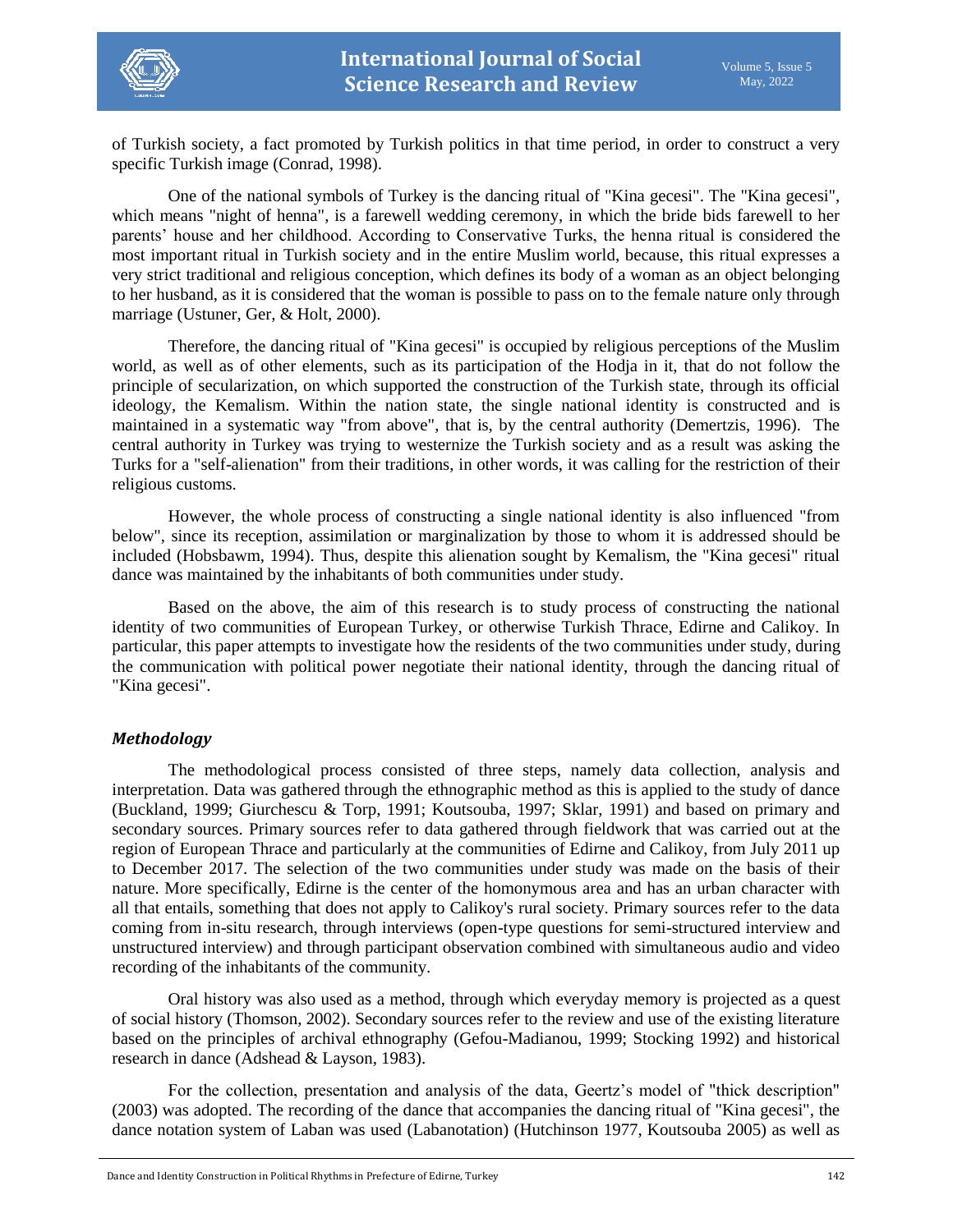

the Laban System of effort and their comparison was made by the method of comparison (Holt, &Turner, 1972; Ogurchov, 1983). Finally, the interpretation of the data was based on the theoretical visuals of the social-cybernetic according to the control model of identity (ICT-identity control theory) that Burke (1991) proposed.

Urged by Cybernetics theory, Burke (1991) structured a model of identity control (Identity Control Theory - ICT) in which the process of formulation of identity results from the process of control (Burke, 1980, 1991,1995,1996,1997, Burke & Gekas 1994; Burke & Cooper 2000, Burke & Stets 1994; Ellestad & Stets, 1998; Simmons, Smith, Erez, Burke & Pozos, 1998; Stets, 1995). More analytically, Burke (1991) considers that identity consists of a set of meanings, which include symbolic and nonsymbolic parameters (Burke & Freese, 1989). These notions are applied in an individual while being in a social situation, a fact which determines who someone is (Burke & Tully, 1977). This set of meanings functions as a point of reference, namely an identity standard.

According to the model of Burke, when an identity activates, a circle of feedback is created which consists of four structural elements (Stokes, 2006, 2007) which are: a) the standards of reference or adjustment (an overall of self-meanings) b) the input of information from the environment or a social situation, including reflected appraisals of the perceptions related to self c) the process which compares the input of information to the standards of function of a comparator and finally, d) the output to the environment in which it was compared to which is the source of behaviour that aim to bring the introductory exceptional information in connection with identity standards. (Burke, 1991) (Figure 1).



**Figure 1.** Identity Control Theory-ICT (Burke, 1991)

This model functions by converting the output, meaning the behaviour in a social situation, with the aim to change the incoming information (input) that concern reflected appraisals of self. This is done, in order to match internal standards (Burke, 1991), meaning it tries to self-control the introductory perceptional information it receives.

### *The Henna Night (Kina Geseci) in Edirne and in Calikoy of Turkey*

The night of the "henna" ("kina gecesi") is a ritual, which according to Turkish tradition is associated with a story that is considered to have its origin in the time of the Prophet Muhammad (Ustuner, et al., 2000). According to Turkish tradition, in the era of religious wars and one night before an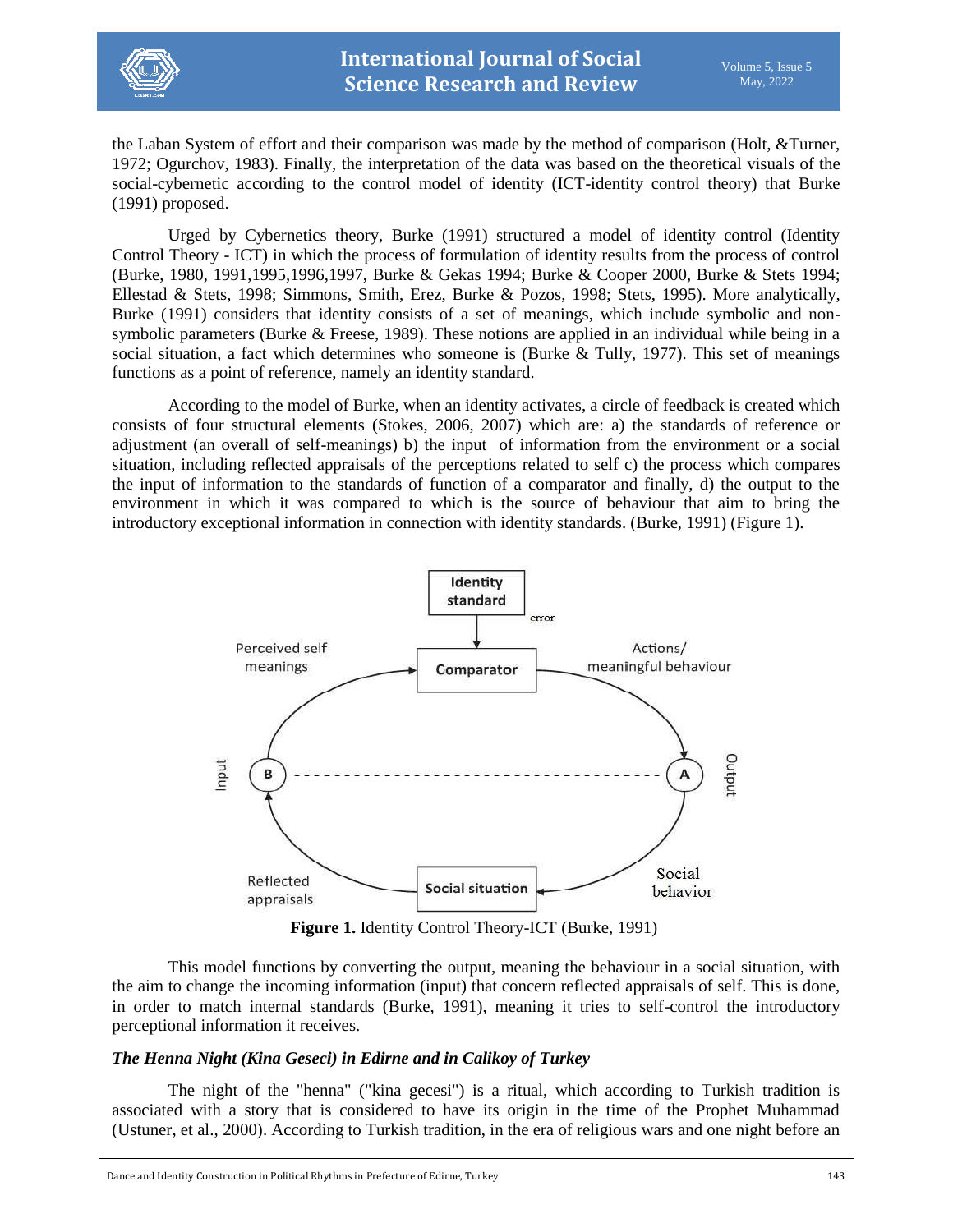

attack on Jihad, Muhammad gathered his followers and as he prayed with them for victory, he placed henna on the palms of the soldiers (Ustuner, et al., 2000). According to Ustuner, et al. (2000), the red color of henna, similar to that of blood, symbolized the fact that warriors were ready to sacrifice their blood and lives in the name of God. According to Turkish tradition, this ritual that Muhammad followed before the war was eventually transformed into a wedding ritual, in which the bride symbolically abandons her identity as a virgin daughter, centered in her mother's house, and enters a new one phase in her life, like that of the woman, who focuses around her husband's family (Ustuner, et al., 2000). Ustuner, et al., (2000), following this version of tradition, consider that, "kina gecesi" is a female ritual. According to them, this ceremony takes place at the house of the bride's parents, one or even two nights before the wedding ceremony. "Henna night" is an important event for the bride and groom and their families, but also for the whole community, as it is a significant social event.

In the Calikoy community of Uzunkupru district in Turkey, the bride's mother, a few days before the ceremony, personally invites her neighbors and relatives, especially the women, and the bride in turn invites the groom's family, and her friends. When the day of "Kina gecesi" arrives, the neighbors together with the mother of the bride, prepare the meals and appetizers that will be offered in the evening to the guests.

The same night, the "night of henna" ritual begins at the bride's house. The ritual begins with the prayers of Hodja or the wishes of an elderly woman (Ustuner, et al., 2000). After the prayer, the bride, who usually dresses in red (Ustuner, et al., 2000), wearing a traditional dress called a "bidali" and covering her face with a red arrow, enters the room of her house, where her friends and all the women are gathered. An unmarried friend of the bride follows her into the room holding a tray of lighted candles. The bride sits in a chair and is surrounded by her friends, the "virgin girls" (Ustuner, et al., 2000), who begin a circular rhythmic walk around her, resembling a dance, holding lighted candles, while Hodja begins the prayer again.

According to Tyrovola (1999, p. 183), circular dances "… were of great importance and mysticism for all ancient peoples. It was usually danced around […] a sacred symbol […] in order to purify and remove any demonic influence. […]. The circular dance […] protects the sacred center, while the close relationship of the dancers that results due to the direct connection of the hands intensifies the result…». The closed circle creates the sense of immediacy of the participating group and expresses the exception of the rest of the world. In primitive societies in the center of the closed circle there was the worshiped deity or its representative, usually played by the magician or the priest, who directed the whole magical process (Panagiotou, Papadopoulou, Nikiforidis, & Zacharis, 2000; Tyrovola, 1999).

Therefore, through the same constantly repeating rhythm and through the dance movements, the circular dance, as the absolute union, functions as a symbol of mutual aid, preserves the sacred space and provides the means of initiation to the cult values, protecting the object, the space that encloses the evil eye, while, at the same time, it becomes a means of preventing evil (Loutzaki, 1983-1985; Tyrovola, 2012; Filippidou, Koutsouba, & Tyrovola, 2012).

After the prayer the girls start singing. The song of "Kina gecesi" always refers to separation events, where mothers leave their daughters, who become wives and then daughters leave their mothers and go "abroad". These songs create a "collective transcendental moment" (Ustuner, et al., 2000), in which many participants experience the personal and social significance of the ritual, usually bursting into tears (Ustuner, et al., 2000).

In Calikoy, the representative sitting song of the dancing ritual of "Kina gecesi" is the song "Yüksek Yüksek Tepelere", which means high, high at the top and which refers to the expatriate bride (Table 1). After the end of the above emotional moment, the main part of the "night of henna" ritual begins. One of the bride's friends brings the tray of henna to the bride's mother-in-law and she in turn takes some henna from him and tries to deposit it in the bride's palms, but the bride refuses to open her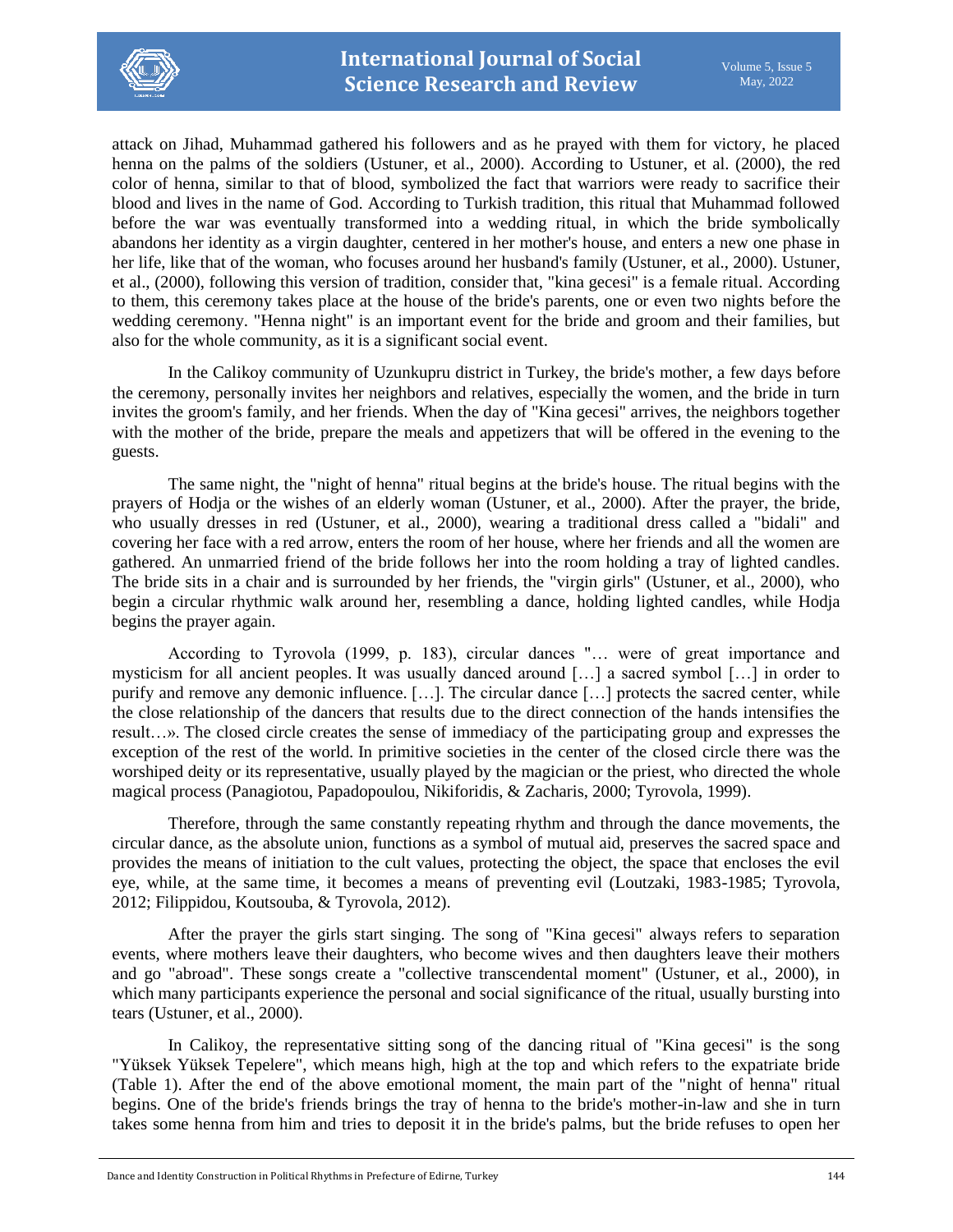

hand. In order for the bride to accept the henna, her mother-in-law places a gold coin in her palm and only after receiving it does the palm open and the henna color the bride's hand. After coloring the bride's palm, the tray with henna passes from hand to hand to all participants, who color their hands respectively.

| <b>Turkish</b>                          | <b>Translation</b>                                         |
|-----------------------------------------|------------------------------------------------------------|
| Yüksek yüksek tepelere ev kurmasınlar.  | They should not build houses high in the mountains.        |
| Aşrı aşrı memlekete kız vermesinler.    | Girls should not give away.                                |
| Annesinin bir tanesini hor görmesinler. | They should not neglect their one and only mother.         |
| Uçanda kuşlara malum olsun.             | Maybe the birds carry the message.                         |
| Ben annemi özledim.                     | I miss my mother.                                          |
| Hem annemi hem babamı.                  | Both my mother and my father.                              |
| Ben köyümü özledim.                     | I miss my village.                                         |
| Babamim bir ati olsa binse de gelse.    | If my father had a horse he could ride it and come.        |
| Annemin yelkeni olsa açsa da gelse.     | If my mother had a sail cloth, she could open it and come. |
| Kardeşlerim yollarımı bilse de gelse.   | If my brothers knew the way, they could come.              |
| Uçanda kuşlara malum olsun.             | Maybe the birds carry the message.                         |
| Ben annemi özledim.                     | I miss my mother.                                          |
| Hem annemi hem babamı.                  | Both my mother and my father.                              |
| Ben köyümü özledim.                     | I miss my village.                                         |

### **Table 1**. The sitting song of the dancing ritual of "Kina gecesi"

Then, after the completion of this ritual, a dance called "Kina halayı" begins of the participants, during which the first dancer holds in her right hand the tray with henna and lighted candles. After the end of the dance, there is a party with traditional songs sung by some of the guests and with traditional dances, in which all those present now participate. Non-alcoholic drinks, dried fruits, nuts, as well as the meal prepared by the neighbors and the mother of the bride, early in the morning, are offered at this point.

On the other hand, in Edirne the invitations for "Kina gecesi" are made many days earlier, by the parents of people who are going to get married, but also by themselves. They usually give the guests wedding invitations, to which they are invited on both festive days, those of henna and the wedding ceremony. The "Kina gecesi", as well as the wedding ceremony party take place in a local entertainment center, which specializes in such events. Unlike Calikoy, in Edirne the people who are going to get married are placed in the center of the center's dance floor, both wearing special traditional costumes. Immediately after, girls holding candles enter the room and walk around the bride and the groom, as some sitting songs are heard through the loudspeakers, especially of the occasion, while at the same time an old woman prays and gives wishes to the bride and groom. After the end of the song, the mother-in-law of the bride put henna and a gold coin, both in the palm of the bride and the groom, and immediately after the party begins. The first dance is the "Kina halayı", but this time the girls do not hold the tray with henna and candles.

### *The Dance, the Music and the Song of Ritual Kina Gecesi in Edirne and in Calikoy*

In both communities under study the musical instruments used in the various occasions are the zourna (pipe), the nei (a kind of long flute) the davul (drum with two sticks) and the darbuka (Arabic tabla). However, Turkish traditional music is also dominated by a unique musical instrument called the saz or baglama, a type of stringed instrument commonly played by itinerant musicians known as Ozan or by Alevi religious troubadours, called Asikides (Turkish Asık) (Markoff, 1995). However, in the wedding parties, but also in local celebrations of European Thrace, the zournas and the davoul are mainly used, as well as the clarinet. However, in the "Kina gecesi" dancing ritual, both in Edirne and Calikoy, in recent years' electronic music has dominated, played by a local DJ (disc jockey), who is chosen by the bride and the groom to assist in specific occasion, especially when the "night of henna" takes place in official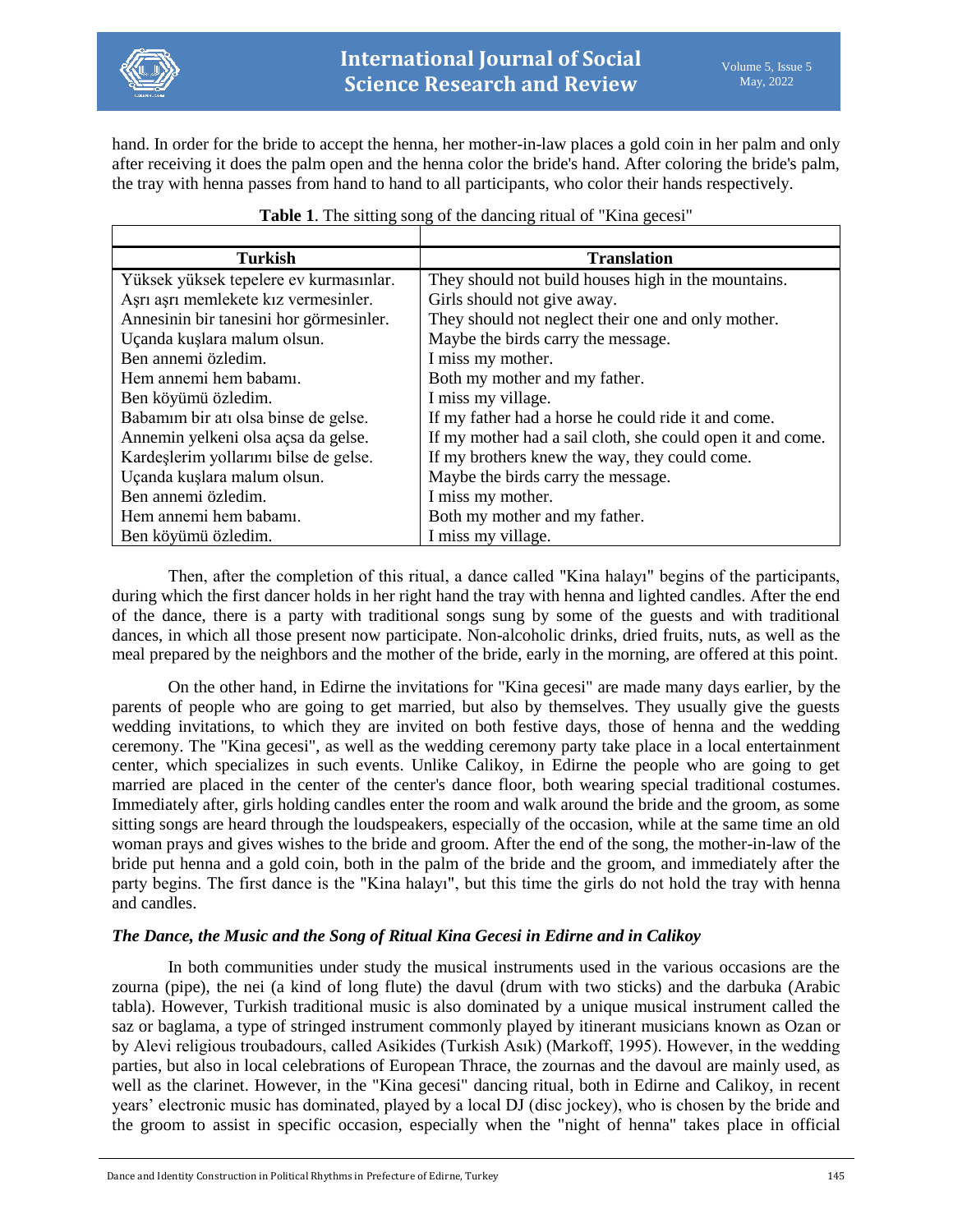

venues. However, in Edirne, the use of local musicians with zourna and davul was also observed in the "Kina gecesi", but this took place in the courtyard of the bride's house and not in an official entertainment center. In recent years, however, the use of zourna and davul has become more and more common in the dancing ritual of "Kina gecesi" which take place in these official places.

According to Turkish musician Mahmut Demir and his wife singer Françoise Arnaud-Demir (2017): "… Throughout the province of Edirne, they use clarinet a lot, with darbuka or davul. In fact, the darbuka among gypsies may be played with a stick, and sometimes a violin can come along. […] And you know the gypsy people, they will have either clarinet, or saxophone, or trumpet. […] Saz can also be used for in-house meetings and Βektaşi rituals. But of course the instruments the most used in wedding and sunset are the zourna (two zournas) and davul. The zourna in Thrace is especially long - not the small zourna that exists in East or center Anatolia…".

As for the songs that accompany the "Kina gecesi", they refer to the love, romance and beauty of the future bride. However, the songs are not traditional, in other words they do not come from folk music, but are from famous singers, songwriters or troubadours of Turkish music. In Edirne the song that accompanied the dance was "Kina gecesi", which refers to the events that take place in the bride's house on the night of the "Kina gecesi". This song is sung, but also written by the Turkish singer Yeşim Salkim.

On the other hand, in the community of Calikoy the song that accompanied the dance of "Kina gecesi" ritual was the "Ayva çiçek açmış" which means blooming quince and which is performed by the famous Turkish singer Müzeyyen Senar, who is known in Turkey as the "Diva of democracy" (Dorsay, 2006). However, the dance of "Kina gecesi" ritual can be accompanied only by organic music, in case there is a zourna and davul in the ceremony, where the song in this case is sidelined, due to the size of the sound of the music instruments.

Finally, regarding the dance that accompanies the event of "Kina gecesi", this is danced exclusively by women (Figure 2). Initially the plate with henna and candles is held by the bride's closest friend. Then follow her other friends, her relatives, but also all the women who attend the party that day, who exchange themselves at the beginning of the dance circle.



**Figure 2**. The dance Kina halayi in Edirne without the sacred object with the candles

In fact, in Calikoy, the bride herself participates in the dance, a fact that is not found in Edirne. In this community the bride sits in a chair in the middle of the nightclub track where the ceremony takes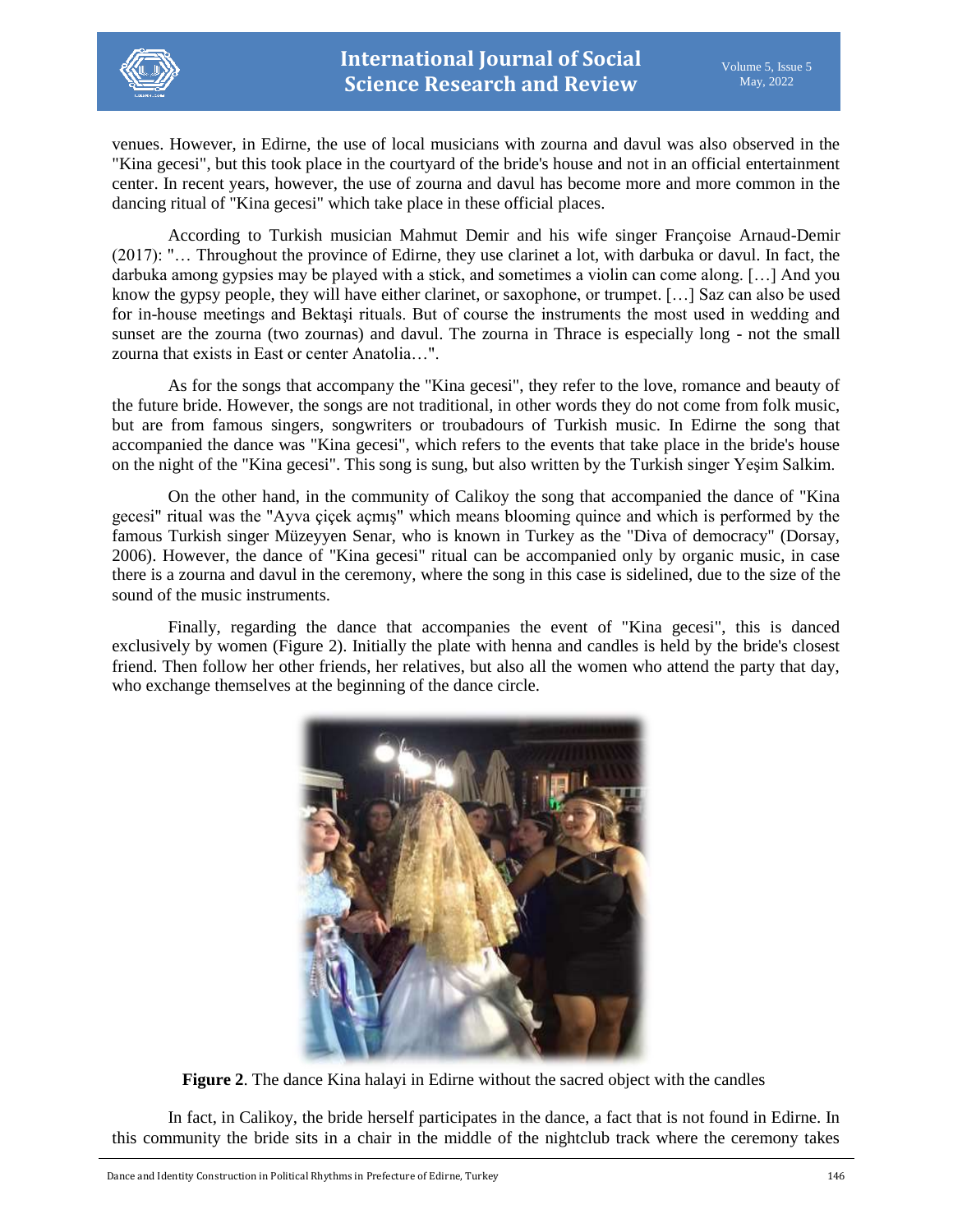

place, and after the process of painting her hands is completed, the women dance around her, without holding the candlelit plate. However, in a suburb of the same community, where the event took place in the yard of the bride's house, the same process was observed as in Calikoy.

On the other hand, in Calikoy and after the completion of the "Kina gecesi" inside the house, the participants form a straight line and leaving the house they start the dance, heading to the courtyard, where the other guests are present. Arriving there they form a circle and begin to alternate in the first place, always holding the plate with henna and candles.



**Figure 3**. The dance Kina halayi in Calikoy

The dance that accompanies the "Kina gecesi" ritual in both communities of Turkey is called "Kina halayi". The first dancer in this dance is called "halaybasi" and the last in the series "poccik". Halayi dance comes from the word "alay" which means either "many people" or "unity", "union", "cooperation" (Hartong, 2006). However, according to Nişanyan (2007), the Turkish word "Halay" comes from the Iranian word "Hālāy" (هالای) which means "to stand", "to jump" and "to dance". This dance is one of the many categories of traditional dances in Turkey and is found mainly in central and southeastern Anatolia and Kurdistan (Hartong, 2006).

More specifically, in Turkey there are eleven categories of traditional dances, as shown in Figure 5. These categories correspond to specific rhythmic structures and which reflect the cultural structure of each region, while they are often indicative of a regional Turkish identity (Aydın, 2016). These categories are the "Bar" in Erzurum province, the "Halay" in eastern, central and southeastern Anatolia, the "Hora" in Turkish Thrace, the "Horon" in the Black Sea, the "Kaşık havasi", ie dances with spoons, around the region of Konya, the "Lezginka" in Kars and Ardahan, the "Zeybek" in the Aegean, south of the Marmara and in southeastern Anatolia, the "Teke" in the western Mediterranean, and the "Karsilama" in the western and central Anatolia, in the western Black Sea, south of the Marmara, and in the eastern Mediterranean (Duygulu, 2006).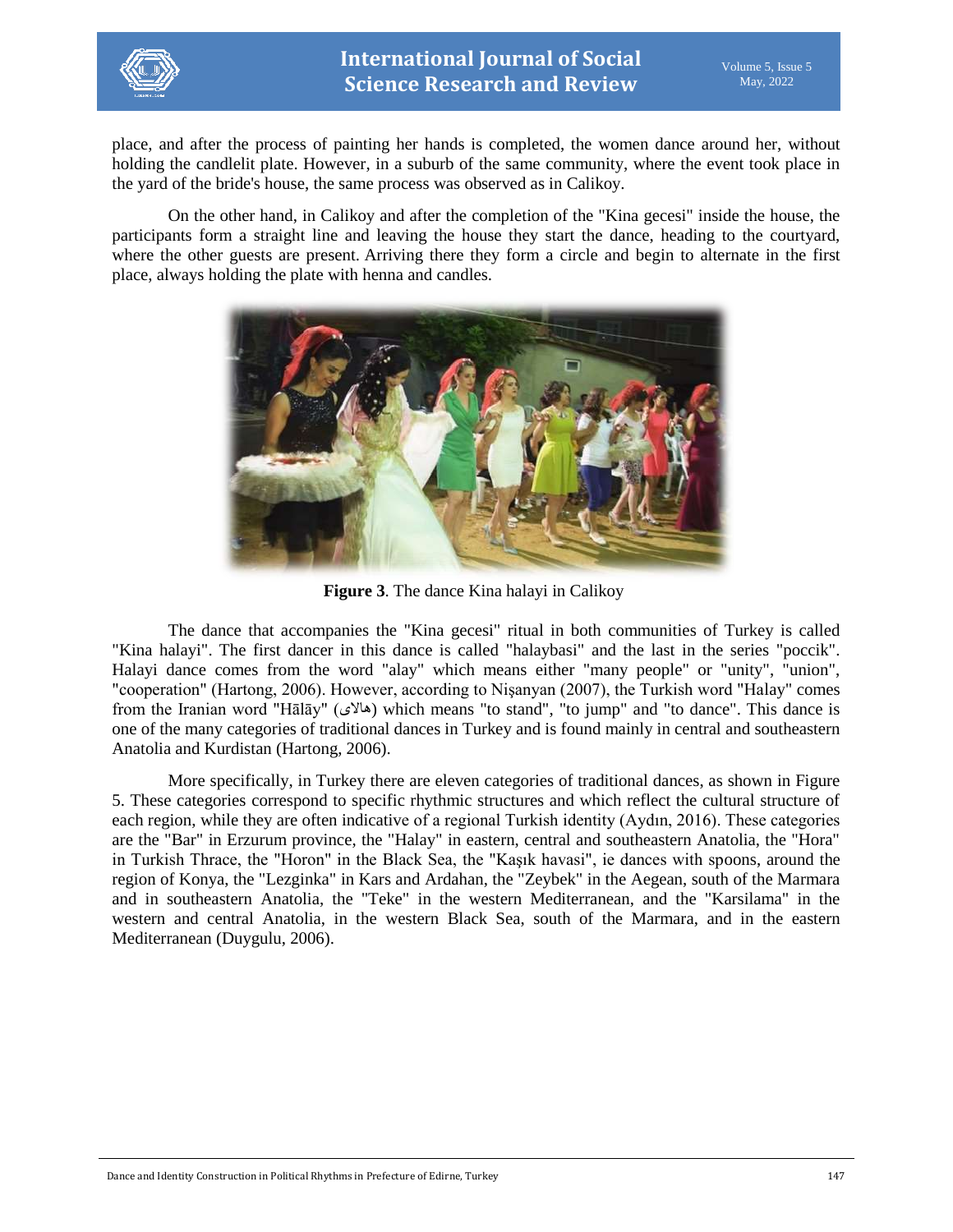

### Kina halayi



**Figure 4**. Kina halayi dance notation in Edirne and in Calikoy



**Figure 5**. Categories of Turkish traditional dances (source: https://commons.wikimedia.org/w/index.php?curid=19462138)

However, despite the fact that in the region of Turkish Thrace the dances consist of nine-note rhythms and especially of karsilamades and circular dances from the shoulders called "Hora" (Aydın, 2016), the four-note dance Halay, which is preferred in central and southeastern Anatolia, is the one who accompanies the dancing ritual of "Kina gecesi". However, the "Kina halayi" dance is a combination of the "Hora" and "Halay" dances, as from the first the dance movements have been preserved, while from the second the grip and the musical measure have been preserved. Probably, by choosing the four-note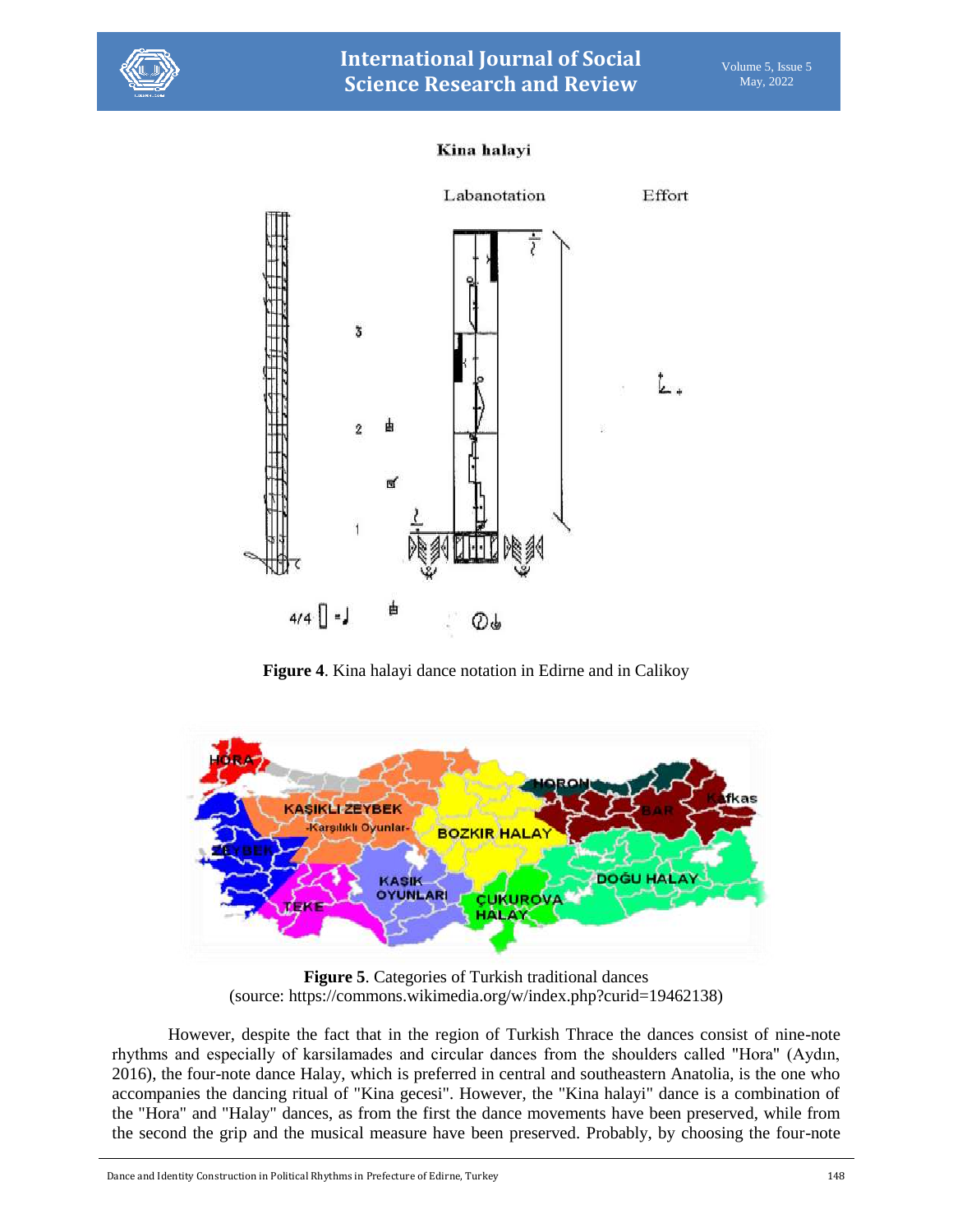

musical measure of the Halay dance, which according to the Pythagoreans symbolizes the completion (Filippidou, Koutsouba, & Tyrovola, 2021) in combination with its name denoting the union (Filippidou, et. al., 2021), they made it suitable to accompany a wedding dance event which is also full of symbolism (Filippidou, 2018), while maintaining the Hora dance, which is a dance "in three" (Tyrovola, 2001), a number indicative of fertility (Tyrovola, 2006, 2012; Filippidou, et al., 2012).

### *Cybernetic Construction of Identity Through Dance in Turkish Thrace*

The Ottoman Empire, since its founding in 1299 by Osman the first, and for more than six centuries, has been one of the most important world powers (Schοn, 2013). After the First World War, which led to the disintegration of the Empire into smaller entities, its official successor status became the Turkish Republic (Schοn, 2013). This was achieved through Mustafa Kemal, who played a leading role in initiating political and social change and in constructing a Turkish national identity (Schοn, 2013). However, the Turkish nation-state has been slow to achieve national cohesion, to the extent that it has taken place in the states of Western Europe (Millas, 2005).

More specifically, the Turks as a population group with a single national identity appeared with a relative delay, in relation to the other Balkan nations (Millas, 2005). Until the 20th century, the term "Turk" was used by Turkish-speaking Muslims in the Ottoman Empire to address someone disparagingly (Filippidou, 2011; Millas, 2005). In other words, for many centuries the term "Turk" was a derogatory term used in the sense of the 'illiterate' and 'rude' Muslim peasant (Filippidou, 2011; Karaosmanoglou, 1989; Millas, 2005; Namik, 1965). However, later, in the late 19th and early 20th centuries, this term dropped its derogatory meaning and took on a much more positive connotation, as the Ottoman ruling class began to embrace European ideas of nationalism (Kushner, 1997). Therefore, the term "Turk" was the "lever" of a new ideology, which aimed to create a single Turkish consciousness, Kemalism or Ataturkism (Millas, 2005).

Kemalism or Ataturkism is the official ideology of the Turkish state, which was formed during the Greek-Turkish War (1919-1922) and the one-party regime of Turkey (1923-1946). Two of the principles of kemalistikis ideology is nationalism and secularism. Nationalism in Kemalism, which is its main component, aims to strengthen the unity of Turkish territory. It achieves this through Turkification and the elimination of all linguistic, cultural and other peculiarities inherent in Turkey (Andriopoulou, 2014). According to a Turkish proverb, "there are seventy-two and a half ethnicities in Turkey" (Stamkos & Kosanovic, 2006). This proverb reflects the reality in this country, where, according to Andrews (1989), there are at least 52 ethnicities, with distinct linguistic, religious and ethnological characteristics (Figure 6).

Kemal, knowing that Islam was a key element of the collective identity in Anatolia, used the religious element in order to claim the support of the nationalist movement and to achieve the elimination of particularities (Bernard, 2001). The "Holy War" was subsequently created, through which all non-Muslim populations living in Turkish territory were considered enemies of the Turkish nation and most were expelled from Turkey (Poulton, 2000).

However, in Turkey there are also groups with linguistic peculiarities, which according to Kemalist nationalism should either will be expelled or Turkified. Thus, in 1930, the Turkish Ministry of Interior issued a secret circular according to which non-Turkish Turks had to adopt Turkish as their mother tongue and integrate into the Turkish community (Paraschaki, 2008). This circular was handed over confidentially to the prefects, who had to apply it using the appropriate means, in order to understand that the Turkish language and the embrace of Turkism create feelings of pride, in order to make them admit from the heart that they are Turks (Yıldız, 2001). The means they used in this endeavor, among others, were the stigmatized and inferior treatment of the costumes, songs, dances and generally the customs of the foreign-speaking populations, with a direct consequence, either of their expulsion or of their transformation (2001).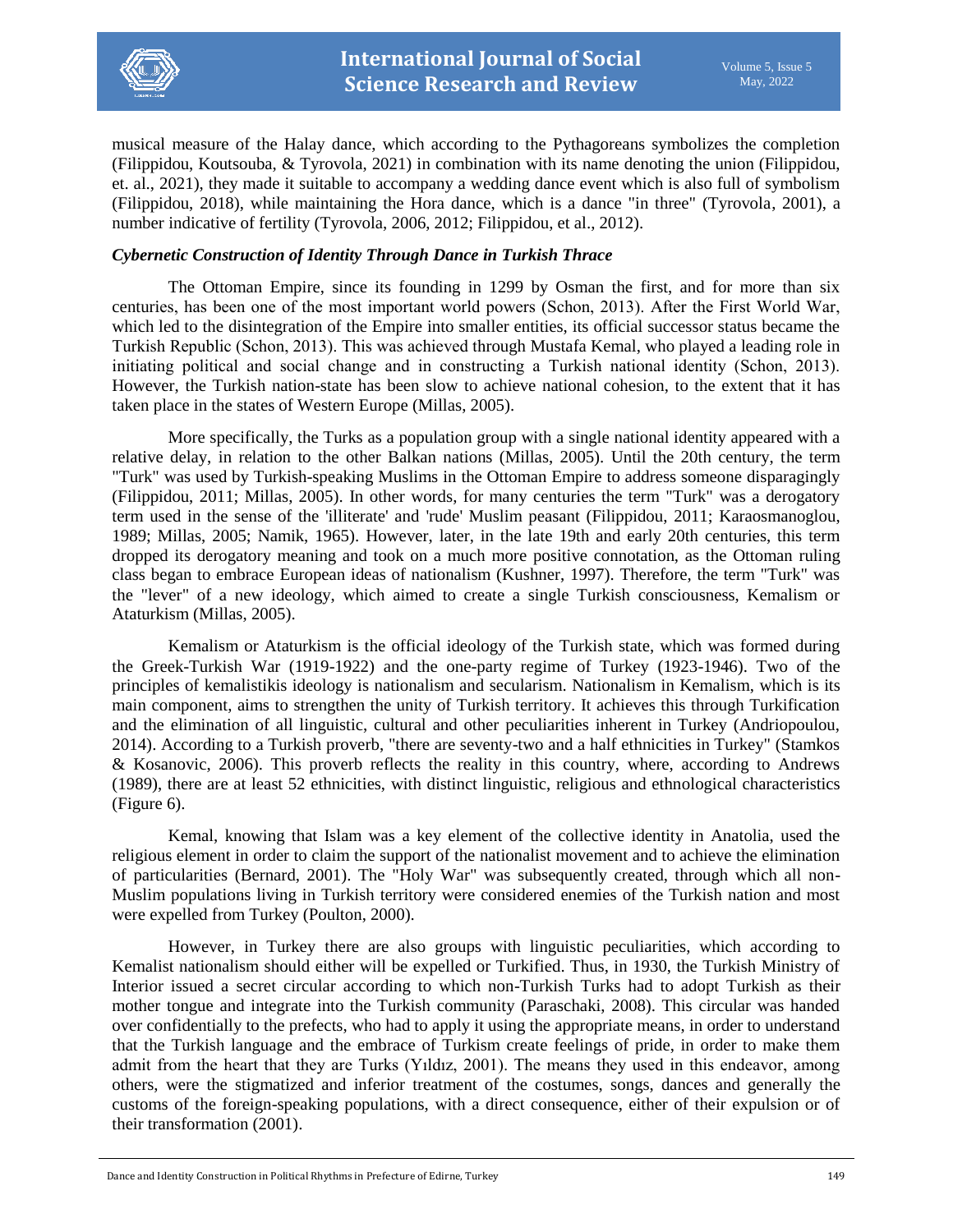



**Figure 6**. Ethnic groups in Turkey

(Source: https://www.pinterest.co.kr/pin/510877151466997272/)

Based on the above, the principle of nationalism of Kemalist ideology is based on national unity and faith in the state, considering any difference as a threat (Aral, 1997). However, the inhabitants of Edirne and Calikoy belong to the ethnic group of Turks, as they are Muslims in religion and speak the Turkish language. Thus, the inhabitants of the communities under study, being Turks, having a language and religion similar to the characteristics promoted by Kemalism, did not face particular pressure in order to integrate into the Turkish state (Filippidou, 2018). Therefore, the inhabitants of Edirne and Calikoy did not have to adapt to the circumstances of their external environment, in order to have a harmonious life within it. Being in the same ethnic group, there was a positive interaction between them (Filippidou, 2018). This resulted in the reception of positive messages from the external environment, which, managed by the inhabitants of the communities under study, resulted in the creation of a positive self-perception and consequently a harmonious communication. According to Burke (1991), when communication is orderly, the feedback is in line with the identity model. The result is that the identity remains stable, without the need to take any action.

However, Kemalism also advocates the secular character of the state, wanting to lead Turkey on the path of modernization and Westernization. With secularization, Kemalism attempted to limit Islam and replace it with a national mindset (Andriopoulou, 2014). In order to have space and a spirit of receptivity for the innovation that Kemalism brought, in other words for the westernization of the newly formed Turkish state, it sought from the Turks a "self-alienation" from their traditions and established ways of thinking. This resulted in the restriction of customs governed by religion. One of them was the dancing ritual of "Kina gecesi", in which Hodja's role was important, as he blessing the ritual and who, later, after the abolition of religious marriage in Turkey, was replaced by an old woman, who simply gave wishes to the bride and to the groom.

Despite this alienation sought by Kemalism, the "kina gecesi" dance ritual was maintained by the inhabitants of both communities under study, as it is considered one of the most important customs of the Turkish people (Filippidou, 2018). With the preservation of "Kina gecesi" and with religious sentiment prevailing, the inhabitants of Edirne and Calikoy were moving away from their Turkish identity and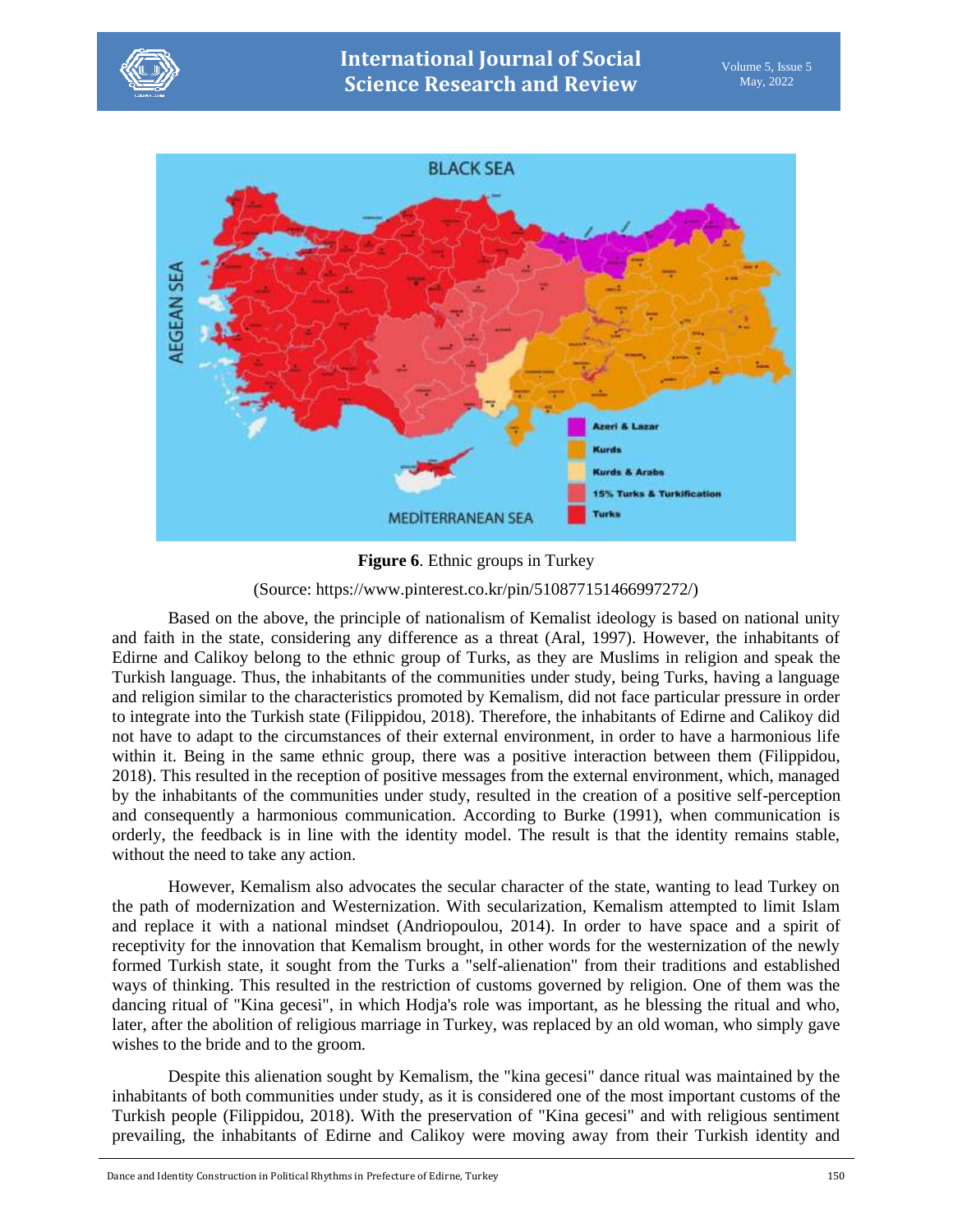

coming closer to Islam. This, automatically, however, came into conflict with the Kemalist ideology, and consequently with the political leadership of the time, which aimed to modernize and transform Turkey into the model of the Western European states of the time. The result of the above was the activation of the identity control component, in order to see if the social behavior had a negative effect on the selfperception of the group.

In the community of Edirne, which was the urban center of the region, the demand for the principle of secularization was easily embraced. However, by maintaining the dancing ritual of "Kina gecesi" and, consequently, the "Kina halayi" dance, the self-perception of the inhabitants of Edirne was contrary to the perceptions of their social environment. On this basis, the "Kina halayi" dance was set aside in order for the reflective evaluations of the self to resemble the internal standards again and thus with this self-regulation to bring harmony to the group again (Filippidou, 2018). Subsequently, the dancing ritual of "Kina gecesi" was maintained as a simple farewell party of the families of the bride and the groom.

In Calikoy there was a reverse situation. Calikoy, being a community "closed" and away from the urban fabric of the capital of the region, but also of the nearby city of Uzunkupru, was occupied by strong religious sentiments. Thus, while the inhabintants embracing Turkish identity, they were not alienated from their traditions. As a result, the "Kina gecesi" dancing ritual accompanied by the dance of the same name continued to be performed normally in this community. Although this fact contradicted the Kemalist ideology of constructing the Turkish national identity, the people of Calikoy adopted it. Although one would expect the increase of degree of agreement with the one identity, the religious, to reduce the agreement with the other identity, the national one, this not happen and the preservation of the "Kina gecesi" dancing ritual did not come to a rupture with the internal standards of the inhabitants. The inhabitants of Calikoy, as they considered religion inextricably linked to their Turkish identity, interacted symmetrically and showed their superiority in the political power of the time, countering its messages (Filippidou, 2018).

Nevertheless, the political power showed neutrality in this behavior of the inhabitants of Calikoy, which means that it neither accepted the supremacy, nor did it react to the control that was imposed on it. This happened for two reasons. First, the preservation of the "Kina gecesi" dancing ritual was not accompanied by tendencies of obsession or return to highly conservative religious experiences of the past. Secondly, the "Kina gecesi" dancing ritual, as mentioned above in the presentation of the research data, is one of the most important rituals in the Muslim world. In Turkey, despite the ethnic groups that exist, the vast majority are Muslims. Thus, the "Kina gecesi" was a common ground between all these different ethnic groups in Turkey and as a result, it gradually became its national symbol (Filippidou, 2018). This dancing ritual, as well as the dance that accompanied it, was and is a symbol of a special identity, which unites the people of Turkey in a common sense and expression of collective "belonging".

Therefore, the Kemalists, not being able to oppose this dancing ritual and the importance given to it by the people of Turkey, made it a national symbol. Thus, the dance of "Kina halayi" continued to be performed in the community of Calikoy, as it represented the Turkish national identity, performed by performers who had a Turkish conscience and therefore "ambassadors" of Turkish culture to the "others", events that were also in line with the identity standards of the inhabitants. The question of why he did not stay in the case of Edirne also arises at this point. However, the answer to this question may be given by the nature of the two communities. Edirne is the center of the region and has an urban character with all that entails, something that does not apply to Calikoy's rural society.

### *Conclusions*

The aim of this research was to study process of constructing the national identity of two communities of European Turkey, or otherwise Turkish Thrace, Edirne and Calikoy. In particular, this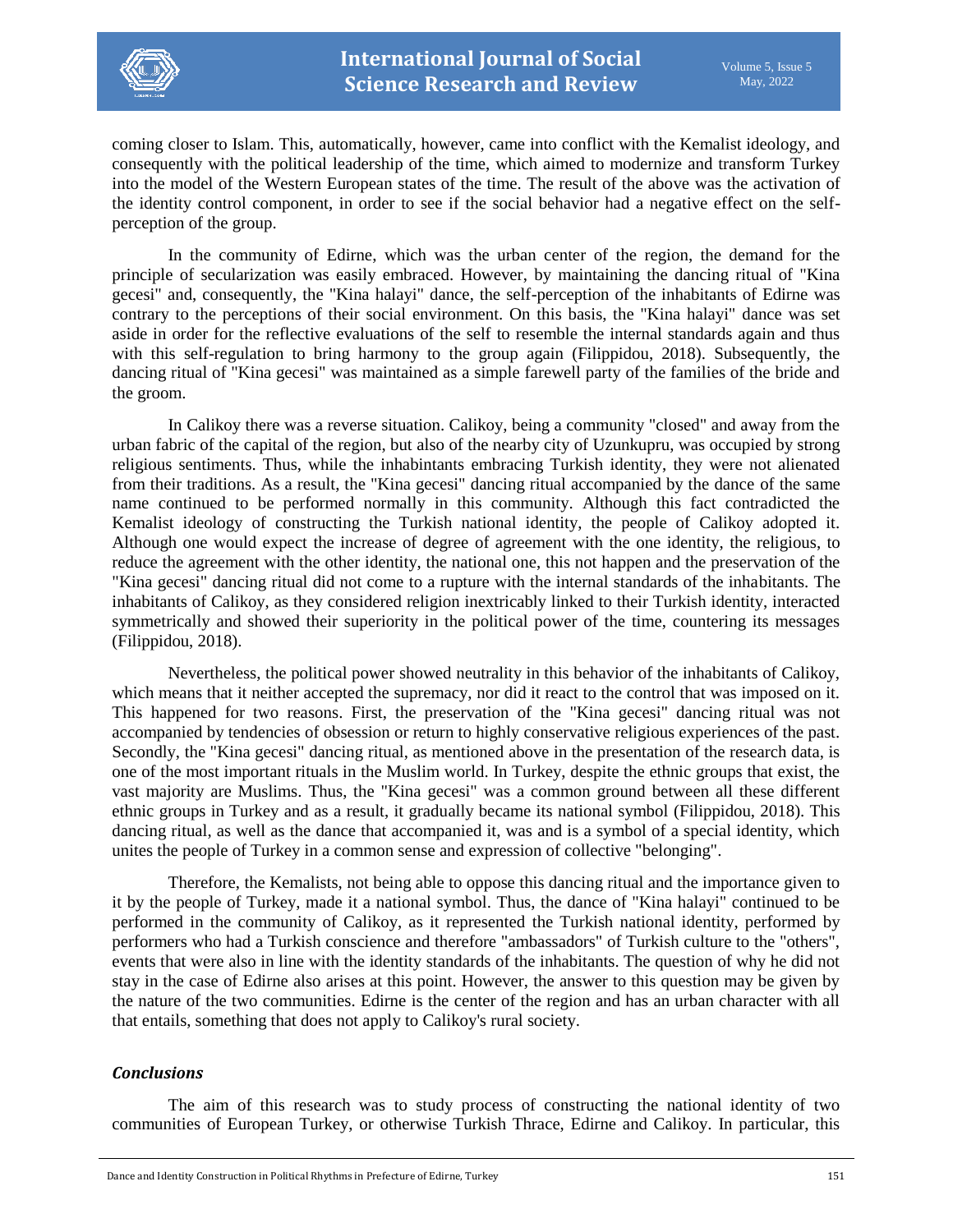

paper attempted to investigate how the residents of the two communities under study, during the communication with political power negotiate their national identity, through the dancing ritual of "Kina gecesi". In order to achieve this goal, an on-site survey was carried out in the region of European Turkey in order to collect the data, while their interpretation was based on the theoretical visuals of the socialcybernetic according to the control model of identity that Burke (1991) proposed.

From the analysis of the data it was found that Kemalism attempted to impose a new identity on the inhabitants of the newly formed Turkish Republic. This identity was the identity of the Turk, which tried to replace all other identities that existed in Turkey, religious, local or ethnic. He achieved this fact by changing the collective representations of the inhabitants (Andriopoulou, 2014). Therefore, Kemalism attempted to construct a Turk, who is a modern human being, free from religious and other prejudices, is a human being who has renounced traditional customs and is committed to creating a strong Turkish state (Andriopoulou, 2014).

This resulted in the removal of the dance that accompanies the dancing ritual of "Kina gecesi". With this energy the event lost its traditional character and was a simple feast of the bride and the groom. By doing so, the inhabitants of Edirne were moving away from their Islamic identity and coming closer to the Turkish identity. But the people of Edirne, despite identifying themselves as Turks, also identify themselves as Islamists. They therefore had to find a way to get closer to their Islamic identity, without straying from their Turkish identity.

Consequently, although in Kemalism the principle of nationalism helped construct Turkey's national identity, it failed to replace all the identities it sought. Also, today this principle cannot work in the same way, as nowadays more than ever it is imperative to tolerate the "other", as well as a condition of coexistence. Based on all the above, political Islam makes its appearance in Turkey. Political Islam encourages the Islamic identity of Turkish citizens and demands religious freedom, without renouncing Turkish identity. He also denies the "cult of Atatürk" and embraces the unproven proposal of democratization, in order to ensure his survival (Andriopoulou, 2014). The rise of political Islam in Turkey, which began in 1950 and flourished in the 1990s, called into question the principle of secularization of Kemalism, in other words the restriction and control of religion and the replacement of religious belief by the national mindset. Political Islam opposes the invasion of Western tradition and aims to strengthen the Islamic religious and cultural tradition.

With the advent of political Islam, the "Kina gecesi" dancing ritual began to reappear in the urban center of Edirne and not be a simple feast of the bride and the groom. However, the residents of Edirne in order to harmonize these two identities, so that the views of their social environment are in line with the model of their identity, enriched the custom with western elements, such as its interpretation in entertainment centers, the accompaniment of the dance of "Kina halayi" with electronic music and not with traditional musical instruments, the invitation of the participants with printed invitations etc. In addition, they started performing again the dance that accompanies the "Kina gecesi". However, he was not unaffected by the Kemalist influence, as he is now free from the sacred object of henna and candles, which resembles a simple traditional Turkish dance, which can be danced at any social or other event.

On the other hand, in Calikoy the dancing ritual of "Kina gecesi" did not stop being performed and the dance was kept as it is. As a result, the inhabitants moved away from their Turkish identity and came closer to the Islamic identity. This, however, contradicted the pattern of their identity, as they identified themselves as Turks. However, they did not have to take any action to change this, as the political authorities showed tolerance and even turned the dance ritual of "Kina gecesi" into a national Turkish symbol.

Finally, both communities, interacting with the political ideology of each time, used the dancing ritual of "Kina gecesi" as an indicator of their ethnic and consequently national identity. In Edirne, in contrast to Calikoy, in the ritual of "Kina gecesi" the Kemalist identity of Turkey is particularly evident,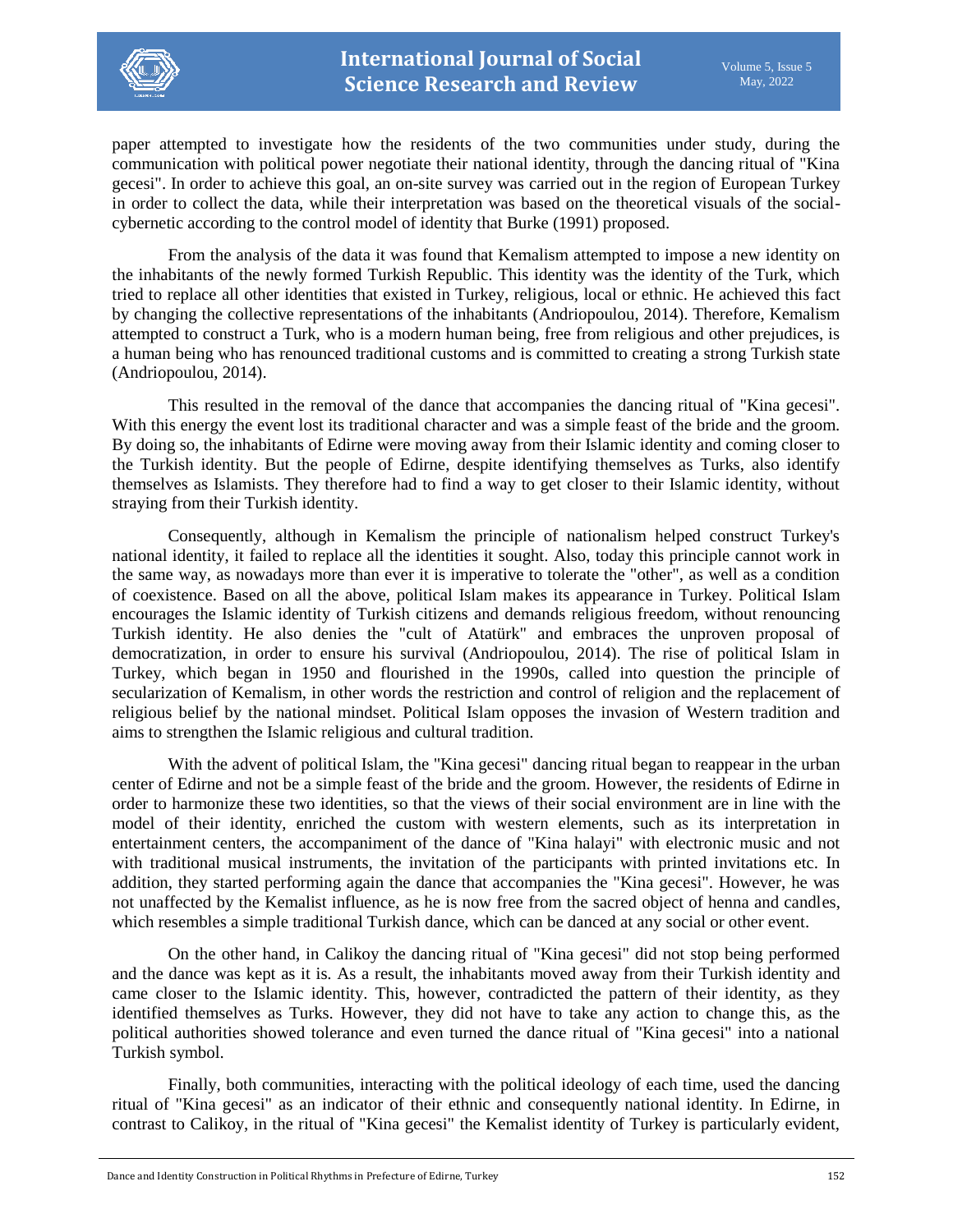

which wants the Turks to modernize and follow the western standards, free from religious prejudices and traditional customs. However, the fact that the "Kina gecesi" was performed, even by Western standards, shows that tradition continues to play a role in Turkey. Even those who follow the Kemalist ideology are trying to make a "marriage" of the two tendencies that prevail in Turkey: Kemalism and Islam, two completely opposite ideologies.

In conclusion, in Turkish Thrace, the dance event of "Kina gecesi" as well as the dance that accompanies it, are an important part of the cultural life of the region, despite the opposite standards originally set by Kemalism, that is the official political ideology of the Turkish state. Thus, both the "Kina gecesi" ritual and the dance that accompanies it continued and continue today to be an indicator of national identity in Turkey and to strengthen the unity of the Turkish territory by presenting in places peculiarities of its performance depending on the time (Kemalism, political Islam) and the place (urban / non-urban).

### *References*

Adshead, J., & Layson, J. (eds.). (1986). *Dance History. A Methodology for Study*. London.

- Andriopoulou, A. (2014). *The crisis of Kemalism in today's Turkey*. Dissertetion. Athens: Department of Communication Executives.
- Angelopoulos, G. (1997). Ethnic groups and identities. The terms, the evolution of their meaning and content. *Sychrona Themata*, *63*,18-25.
- Aral, B. (1997). Turkey's insecure identity from the perspective of nationalism. *Mediterranean Quarterly*, *8*(*7*), 77-91.
- Aydın, E. (2016). The cultural significance of the Turkish 9 rhythm: Timing, tradition, and identity. *International Journal of Human Sciences*, *13(1)*, 2268-2276
- Bernard, L. (2001). *The emergence of modern Turkey* (vol. I). Athens: Papazisis.
- Buckland, J. Th. (1999). Introduction: Reflecting on dance ethnography. In T. Buckland (Εd.), *Dance in the Field. Theory Methods and Issues in Dance Ethnography* (pp. 1-10). Great Britain: Macmillan Press.
- Burke, P. J. (1991). Identity processes and social stress. *American Sociological Review*, *56*, 836–849.
- Burke, P. J. (1995). Identities and self-verification in the small group. *Social Psychology Quarterly, 58*, 61-73.
- Burke, P. J. (1996). Social identities and psychosocial stress*. In H. Kaplan (eds.), Psychosocial Stress: Perspectives on Structure, Theory, Life Course, and Methods.* Orlando, FL: Academic Press.
- Burke, P. J. (1997). An identity model for network exchange. *American Sociological Review, 62*, 134- 150.
- Burke, R. J., &. Cooper, C. L. (2000). *The organization in crisis: Downsizing, restructuring, and privatization*. Oxford: Blackwell Publishers.
- Burke, P. J., & Freese, L. (1989). *Identity and social structure. Annual meeting of the American Sociological Association*. San Francisco, CA.
- Burke, P. J., & Gecas, V. (1994). Self and identity. In K. Cook, G. Fine, & J. (eds.), *House Sociological Perspectives on Social Psychology*. Boston: Allyn and Bacon.
- Burke, P. J., & Reitzes, D. C. (1981). The link between identity and role performance. *Social Psychology Quarterly*, *44*, 83–92.

Dance and Identity Construction in Political Rhythms in Prefecture of Edirne, Turkey 153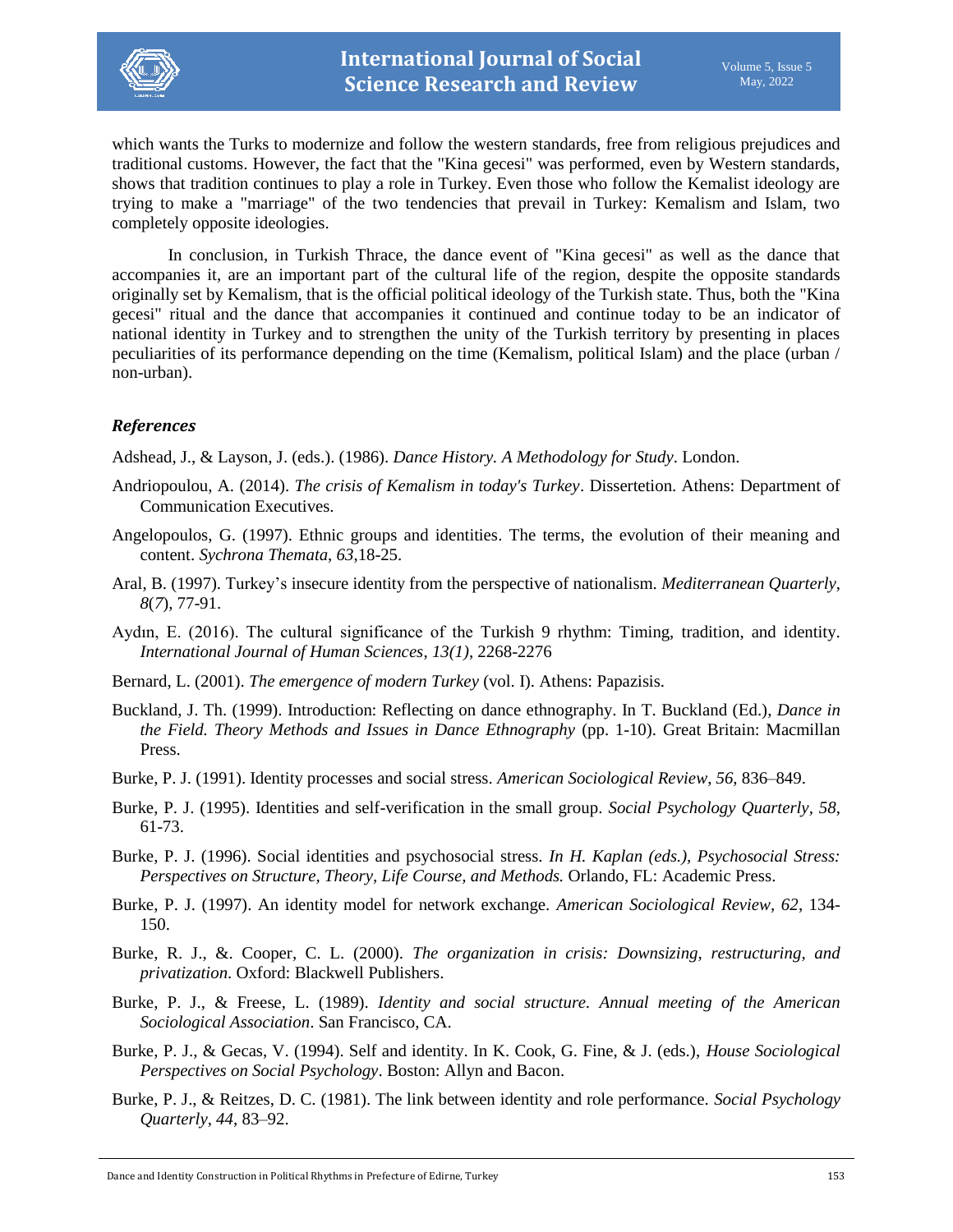

- Burke, P. J., & Stets, J. (1994). Inconsistent self-views in the control identity model. *Social Science Research*, *23*, 236-262.
- Burke, P. J., & Tully, J. (1977). The measurement of role/identity. *Social Forces*, *55*, 881–897.
- Burke, W. W. (1980). Systems theory, gestalt therapy, and organization development. In T.G. Cummings (eds.), *Systems Theory for Organizational Development* (pp. 20-22). New York: Wiley-Interscience.
- Conrad, J. (1998). The political face of folklore. A call for debate. *The Journal of American Folklore*, *111*(442), 409-413.
- Demertzis, N. (1996). *The Reason of Nationalism: An ambiguous semantic field and modern trends.* Athens: Papazisis.
- Demir, M., & Demir, F.A. (2017). *Personal interview*.
- Dorsay, At. (2006). Şarkıda güfteyi anlatan kadın. *Turkish newspaper Sabah*. (Retrieved 11 Julay 2017 [http://arsiv.sabah.com.tr/2006/05/21/cpsabah/rop101-20060514-102.html\)](http://arsiv.sabah.com.tr/2006/05/21/cpsabah/rop101-20060514-102.html).
- Duygulu, M. (2006). *Türkiye'de cingene müziği - Batı grubu Romanlarında müzik kültürü*. İstanbul: Pan Publishing.
- Ellestad, J., & Stets, J. E. (1998). Jealousy and parenting: Predicting emotions from identity theory. *Sociological Perspectives*, *41*, 639-668.
- Filippidou, E. (2011). *Dance and identity search. Αcculturation and retribalization strategies of Inoi Gagavouz in Evros*. Master thesis. Athens: Department of Physical Education and Sport Science, National and Kapodistrian University of Athens.
- Filippidou, E. (2018). *Crossing the borders, uniting the people. Cybernetic dance approach at the "K'na" Thracian wedding event in Greece and Turkey*. Ph.D. thesis. Athens: Department of Physical Education and Sport Science, National and Kapodistrian University of Athens.
- Filippidou, E., Koutsouba, M., & Tyrovola, V. (2012). Dance and symbolism in the wedding event of "K'na" in the community of Nea Byssa, Evros. *Kinesiology*, *5,* 71-73.
- Filippidou, Ε., Koutsouba, M., & Tyrovola, V. (2021). Dance, symbolism and Pythagorean philosophy: The ritual of "Kanilitsa" in the Greek community of Nea Vyssa. *American Journal of Humanities and Social Science*, *14*, 30-48.
- Fountzoulas, G. (2016). *Dance and politics: Positions and contrasts in the dance event "Gaitanaki" in Skala and in Dafni, Nafpaktia Greece*. Master thesis. Athens: Department of Physical Education and Sport Science, National and Kapodistrian University of Athens.
- Geertz, C. (2003). Thick Description: Toward an interpretive theory of culture. In C. Geertz (ed.), *The interpretation of cultures. Selected essays* (pp. 1-30). New York: Basic Books.
- Gefou-Madianou, D. (1999). Culture and ethnography. From ethnographic realism to political criticism. Athens: Ellinika Grammata.
- Gellner, E. (1983). *Nations and nationalism.* Oxford: Basil Blackwell.
- Giurchescu, A., & Torp, L. (1991). Theory and methods in dance research: A European approach to the holistic study of dance. *Yearbook for Traditional Music*, *23*, 1-10.
- Hartong, J. L. (2006). *Musical terms worldwide: A companion for the musical explorer*. Rome: Semar Publishers.
- Hobsbawm, E.J. (1994). *Nations and nationalism from 1780 until today: Program, myth, reality*. Athens: Book Institute-Kardamitsa.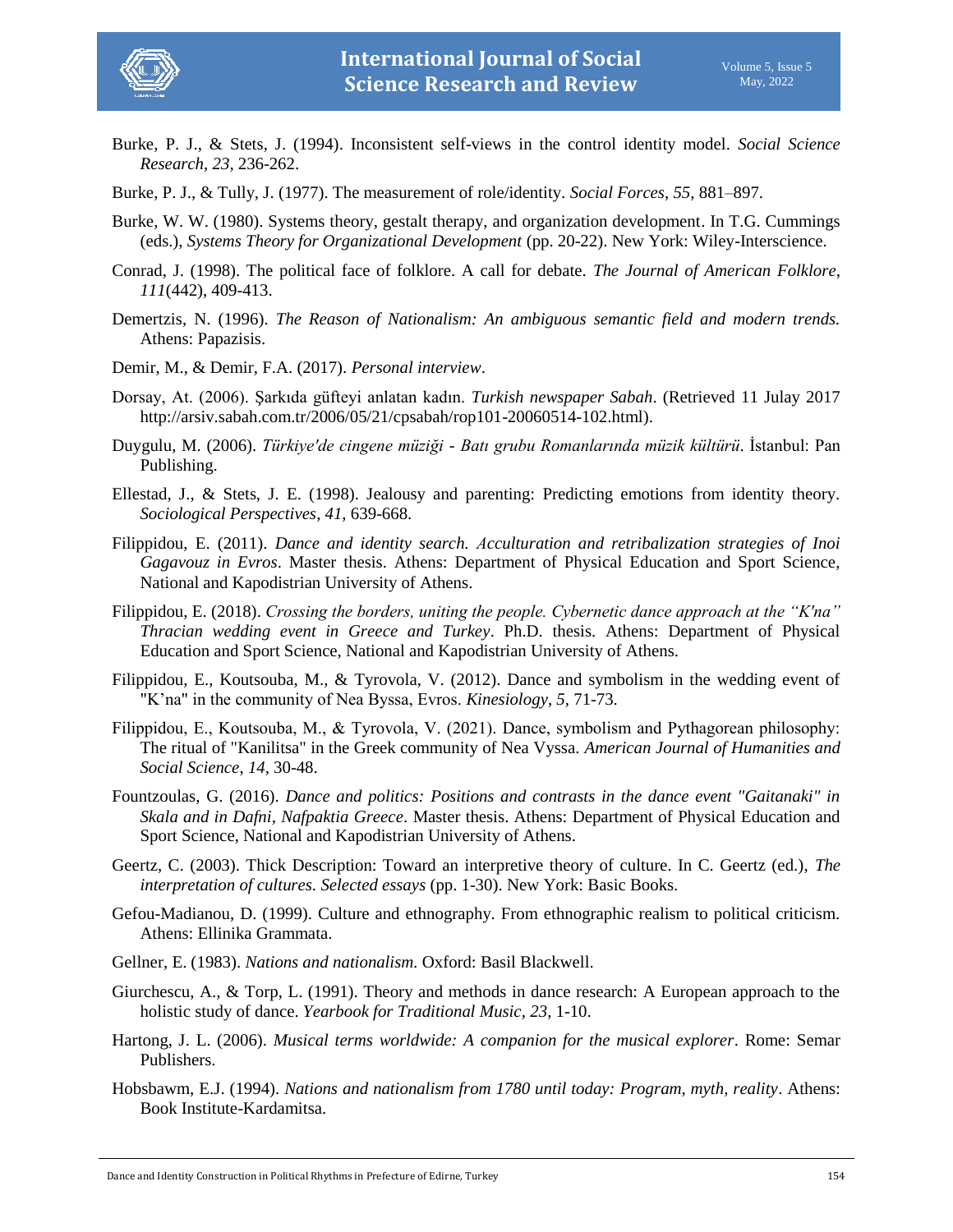

- Holt T.R., & Turner, E.J. (eds.). (1972). *The methodology of comparative research*. New York: The Free Press.
- Hutchinson, A. (1977). *Labanotation. The system of analyzing and recording movement*. London: Dance Books.
- Karaosmanoglu, Y.K. (1989). *Yaban*. Istanbul: İletişim.
- Koutsouba, M. (1997). *Plurality in motion: Dance and cultural identity on the Greek Ionian Island of Lefkada*. Ph.D. thesis. London: University of London.
- Koutsouba, I.M. (2005). *Notation of dance movement. The passage from prehistory to the history of dance*. Athens: Propobos.
- Kushner, D. (1997). Self-perception and identity in contemporary Turkey. *Journal of Contemporary History*, *32*, 219–233.
- Lekkas, P.E. (1996). *Nationalist ideology. Five working hypotheses in Historical Sociology*. Athens: Katarti.
- Loutzaki, R. (1983-1985). The wedding as a dance event. The case of the refugees of Eastern Romylia in the Mikro Monastery of Macedonia. *Ethnografika*, *4-5*, 143-176.
- Markoff, Ir. (1995). Introduction to Sufi music and ritual in Turkey. *Middle East Studies Association Bulletin, 29*(2),157-160.
- Meyer, M. (1995). Dance and the politics of orality: a study of the Irish "scoil rince". *Dance Research Journal*, *27*(1), 25-39.
- Millas, I. (2005). *Images of Greeks and Turks*. Athens: Alexandria.
- Namik, K. (1965). *Vatan Yahut Silistre*. Istanbul: Remzi.
- Nişanyan, S. (2007). *Sözlerin soyağacı: Çağdaş Türkçenin etimolojik sözlüğü*. Istanbul.
- Ogurchov, P.A. (1983). Comparative-historical method*.* In *the Great Soviet Encyclopedia* (pp. 298-299). Athens: Akadimos.
- Ozturkmen, Α. (2001). Politics of national dance in Turkey: a historical reappraisal. *Yearbook for Traditional Music*, *33*, 139-143
- Panagiotou, A., Papadopoulou, S., Νikiforidis, G., & Ζacharis, E. (2000). Dance floor plan in traditional dances. In H. Vouroutzidis (eds.), *The diachronic evolution of Traditional Dance in Greece*, *Proceedings of the 1st Pan-Hellenic Conference of Folk Culture* (pp. 31-34). Serres: Municipality of Serres.
- Paraschaki Ch. (2008). *The Language Reform in Turkey and its consequences*. Master Thesis. Thessaloniki: Aristotle University of Thessaloniki, School of Philosophy, Department of History and Archeology.
- Poulton, H. (2000). *Half-tall, gray wolf and crescent: Turkish nationalism and the democracy of Turkey*. Athens: Odysseas, 2000.
- Schon, Α.Μ. (2013). *The Construction of Turkish national identity: Nationalization of Islam & Islamization of nationhood*. Tilburg University.
- Simmons, R. W., Smith, K., Erez, E.J., Burke, P., & Pozos. R. E. (1998). Balance retraining in a hemiparetic patient using center of gravity biofeedback: A single-case study. *Perceptual and Motor Skills*, *87*, 603-609.
- Sklar, D. (1991). On Dance Ethnography. *CORD Dance Research Journal*, *23(1),* 6-10.

Dance and Identity Construction in Political Rhythms in Prefecture of Edirne, Turkey 155